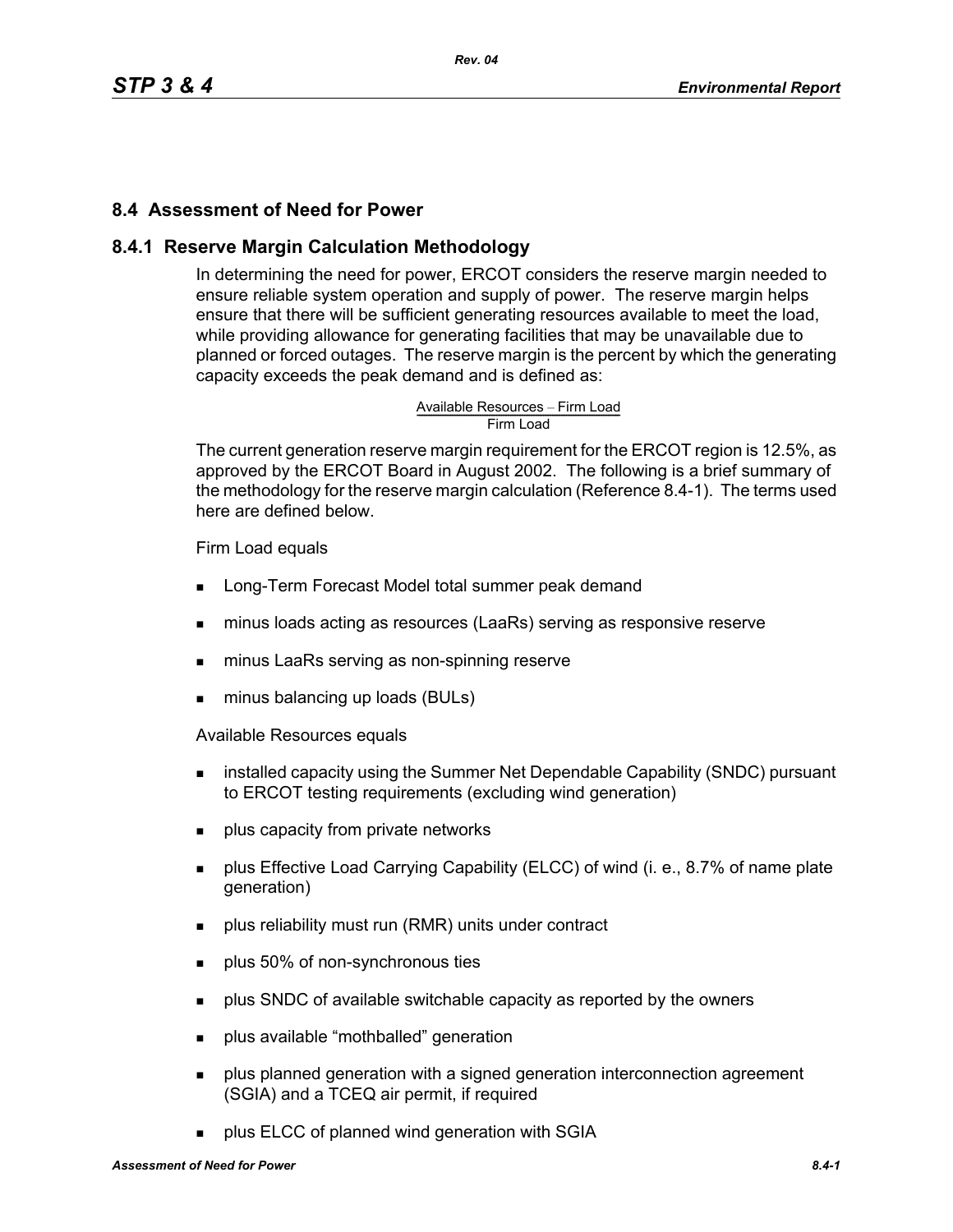**numinus retiring units** 

Loads acting as resources (LaaRs) are capable of reducing or increasing the need for electrical energy or providing ancillary services such as responsive reserve service or non-spinning reserve service. LaaRs must be registered and qualified by ERCOT, and will be scheduled by a qualified scheduling entity (Reference 8.4-2).

- Responsive reserve service is provided by operating reserves that ERCOT maintains to restore the frequency of the ERCOT system within the first few minutes of an event that causes a significant deviation from the standard frequency. These unloaded generation resources are online, capable of controllably reducing or increasing consumption under dispatch control and that immediately respond proportionally to frequency changes. The amount of capacity from unloaded generation resources or DC tie response is limited to the amount that can be deployed within 15 seconds.
- Non-spinning reserve service is provided by LaaRs that are capable of being interrupted within 30 minutes and that are capable of running or being interrupted at a specified output level for at least 1 hour.

Balancing up Loads (BULs) are also capable of reducing the need for electrical energy when providing balancing up load energy service, but are not considered resources as defined by the ERCOT Protocols (Reference 8.4-2). Refer to Subsection 8.4.2.

Summer Net Dependable Capability is the maximum sustainable capability of a generation resource as demonstrated by a performance test lasting 168 hours (Reference 8.4-3).

A private network is an electric network connected to the ERCOT transmission grid that contains loads that are not directly metered by ERCOT (i. e., loads that are typically netted with internal generation) (Reference 8.4-3).

Effective Load Carrying Capability – ERCOT selected Global Energy Decisions, Inc. (GED) to complete a new target reserve margin study. GED used their unit commitment and dispatch software (MarketSym) to analyze the impact of load volatility, wind generation, unit maintenance, and unit forced outages on expected unserved energy, loss of load probability, and loss of load events. GED ran the model with the base set of generating units and a generic thermal generator (550 MW) and determined the expected unserved energy. GED removed the generic thermal generator and added new wind generation until the same expected unserved energy was achieved. The amount of new wind generation will have the same effective loadcarrying capability as the 550 MW thermal generator. It was found that 6,300 MW of wind had the same load carrying capacity as 550 MW of thermal generation. Thus, the effective load carrying capacity (ELCC) of wind is 8.7% (Reference 8.4-4).

Reliability must run service is provided under agreements for capacity and energy from resources which otherwise would not operate and which are necessary to provide voltage support, stability or management of localized transmission constraints under first contingency criteria (Reference 8.4-2)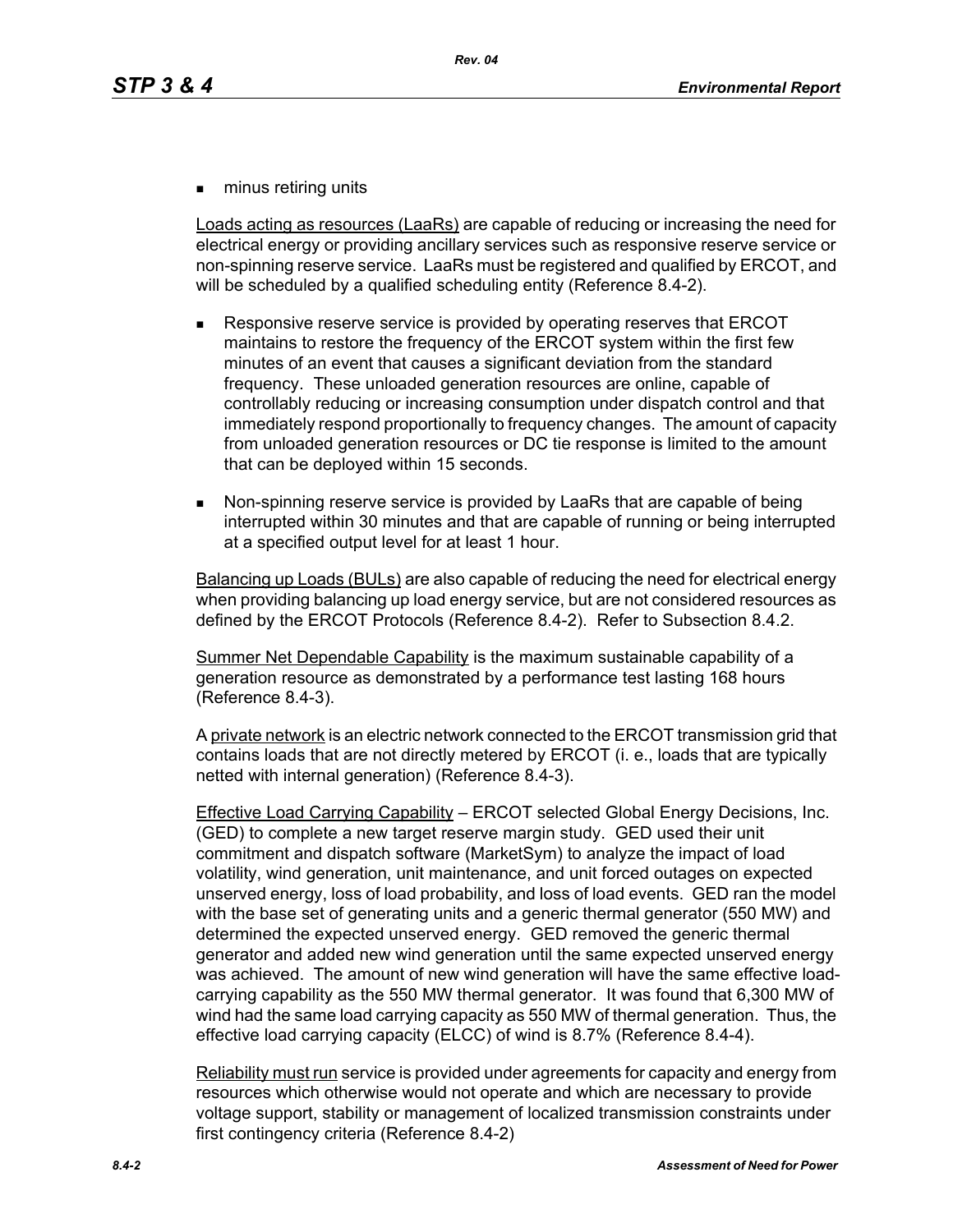Switchable capacity is defined as a generating unit that can operate in either the ERCOT market or the Southwest Power Pool (SPP) market, but not simultaneously. These switchable generating units are situated in close proximity to the transmission facilities of both ERCOT and SPP, which allows them to switch from one market to the other when it is economically appropriate.

Mothballed capacity includes generation resources for which generation entities have submitted a Notification of Suspension of Operations and for which ERCOT has declined to execute an RMR agreement. Available mothballed generation is the probability that a mothballed unit will return to service provided by the owner multiplied by the capacity of the unit. Return probabilities are considered protected information under the ERCOT Protocols (Reference 8.4-3).

Planned generation capacity is based on the interconnection study phase. A generation developer must go through a set procedure to connect new generation to the ERCOT grid. The first step is a high-level screening study to determine the effects on the transmission system of adding the new generation. The second step is the full interconnection study, which is a detailed study done by transmission owners to determine the effects of the new generation (Reference 8.4-3). The owners of STP 3 & 4 have requested the screening study and it has been completed by ERCOT. The full interconnection study will not be requested for several years.

There is uncertainty associated with a number of the inputs to the ERCOT reserve margin calculation. The methodology considers these uncertainties to the extent possible in a formulaic approach while attempting to produce an equation to calculate an ERCOT reserve margin forecast that produces a reasonable estimate of such reserve margins and while not being overly cumbersome or complex. It is not possible to create an equation that can capture all of the impacts of market prices on capacity reserves. However, ERCOT believes that the approved methodology represents an accurate calculation of reserve margin (Reference 8.4-1).

The reserve margins reported in the 2007 CDR (Reference 8.4-3) and summarized in Table 8.4-1 were calculated using the methodology described above. As shown in that table and Figure 8.4-1, through 2008, ERCOT's reserve margin remains above the 12.5% requirement set by the ERCOT Board of Directors. However, ERCOT predicts that by 2009, the reserve margin will fall below 12.5%.

ERCOT cannot order new capacity to be installed to keep the reserve margin from falling below the required 12.5%, but publication of the various ERCOT reports and continuous collaboration between ERCOT and the market participants ensure that they are aware of the demand and capacity situation. Figure 8.4-1 was compiled from the reserve margin forecasts from 1999 – 2007 and compares specifically the forecasts from the 2005, 2006, and 2007 CDRs. If the PGCs do not voluntarily react to market economic forces and add generation capacity, the reserve margin could fall below the required minimum in the very near future.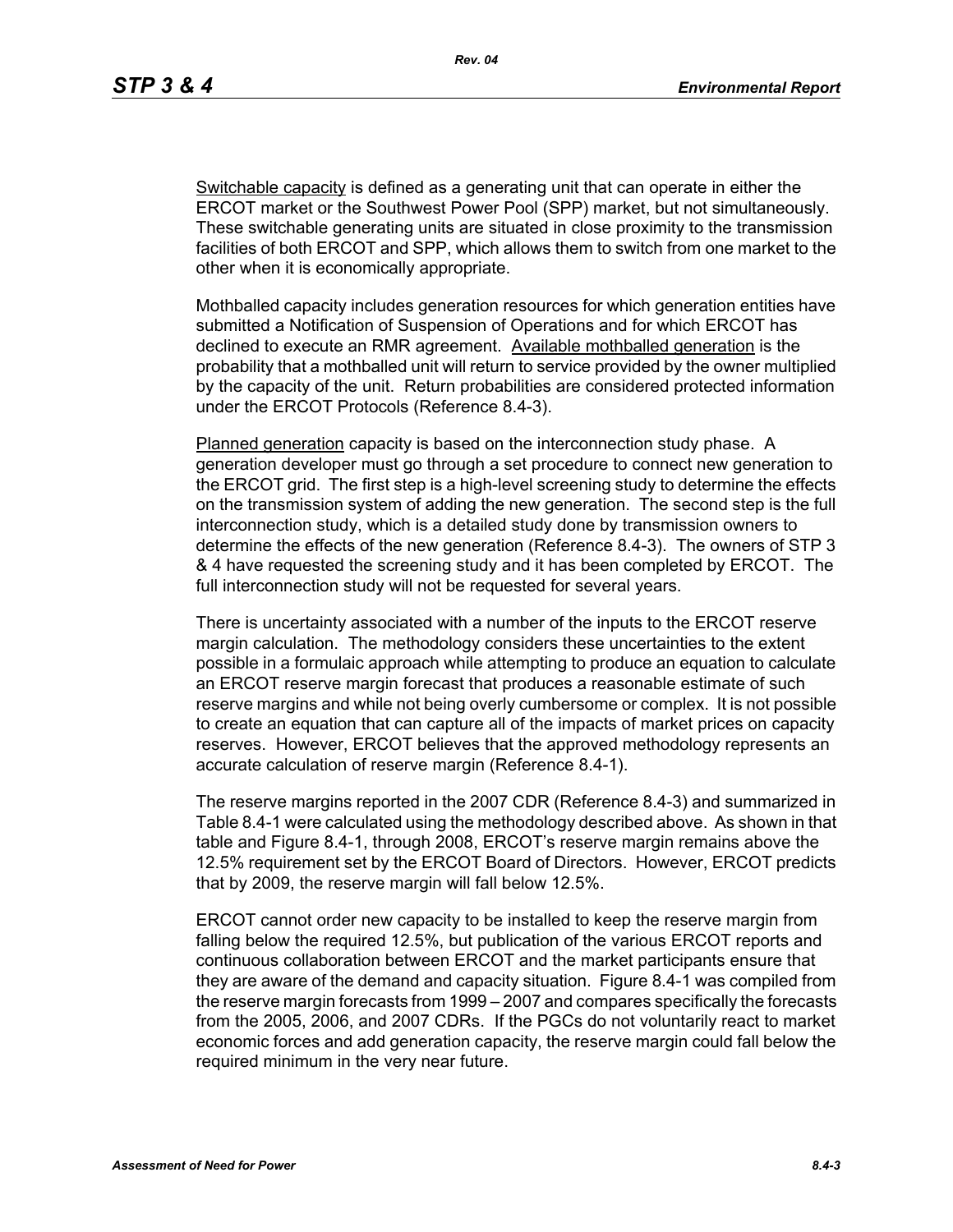# **8.4.2 ERCOT Demand Side Working Group**

The ERCOT Demand Side Working Group (DSWG) was created in 2001 as a task force by a directive of the Public Utility Commission of Texas (PUCT) and was converted to a permanent working group in 2002. A broad range of commercial and industrial consumers, load serving entities and retail electric providers (REPs), transmission/distribution service providers, and power generation companies participate in the DSWG meetings and initiatives. Their mission is to identify and promote opportunities for demand-side resources to participate in ERCOT markets and to recommend adoption of protocols and protocol revisions that foster optimum load participation in all markets. The current ERCOT market rules allow demand-side participation under three general classes of services: voluntary load response, qualified balancing up load, and load acting as a resource. (Reference 8.4-5)

Voluntary load response refers to a customer's independent decision to reduce consumption from its scheduled or anticipated level in response to a price signal. This applies to situations in which the customer has not formally offered this response to the market. The practice has also been known as "passive load response" and sometimes as "self-directed load response." Voluntary loads gain financially from the ERCOT markets by reducing consumption when prices are high, but a load's ability to receive extra financial compensation depends entirely on its contractual relationship with its REP and qualified scheduling entity (QSE). Any advanced metering, communication, or curtailment infrastructure required for load participation is a contractual matter between the load and its REP, and does not involve ERCOT. The QSE and REP are reimbursed by ERCOT only for the energy imbalance and do not receive capacity payments. Because the load is not recognized by ERCOT as a resource, it is not subject to being curtailed involuntarily during emergency situations.

Balancing up loads (BULs) refer to loads that contract with a QSE to formally submit offers to ERCOT to provide balancing energy by reducing their energy use. BULs are paid only if they actually deploy (reduce energy use) in response to selection by ERCOT, but if deployed, they receive two separate forms of compensation. They receive a payment for actual load reduction based on prevailing Market Clearing Price for Energy. They also receive a capacity payment based on the Market Clearing Price for Capacity in the non-spinning reserves market. This is an additional reward for the BULs submitting bids into the balancing energy market even though they are not actually providing non-spinning reserves. Payments are made to a BUL's QSE, who may pass the value on to its REP, who may in turn pass the value along to the BUL. Many variations in products offered by REPs are available and the load customer has choices on how it may receive value for its interruptible load.

Customers with interruptible loads that can meet certain performance requirements may be qualified to provide operating reserves under the Load Acting as a Resource (LaaR) program. In eligible ancillary services (AS) markets, the value of the LaaR load reduction is equal to that of an increase in generation by a generating plant. In addition, any provider of operating reserves selected through an ERCOT AS market is eligible for a capacity payment, regardless of whether the demand-side resource is actually curtailed. To participate in the ERCOT market as a LaaR, a customer must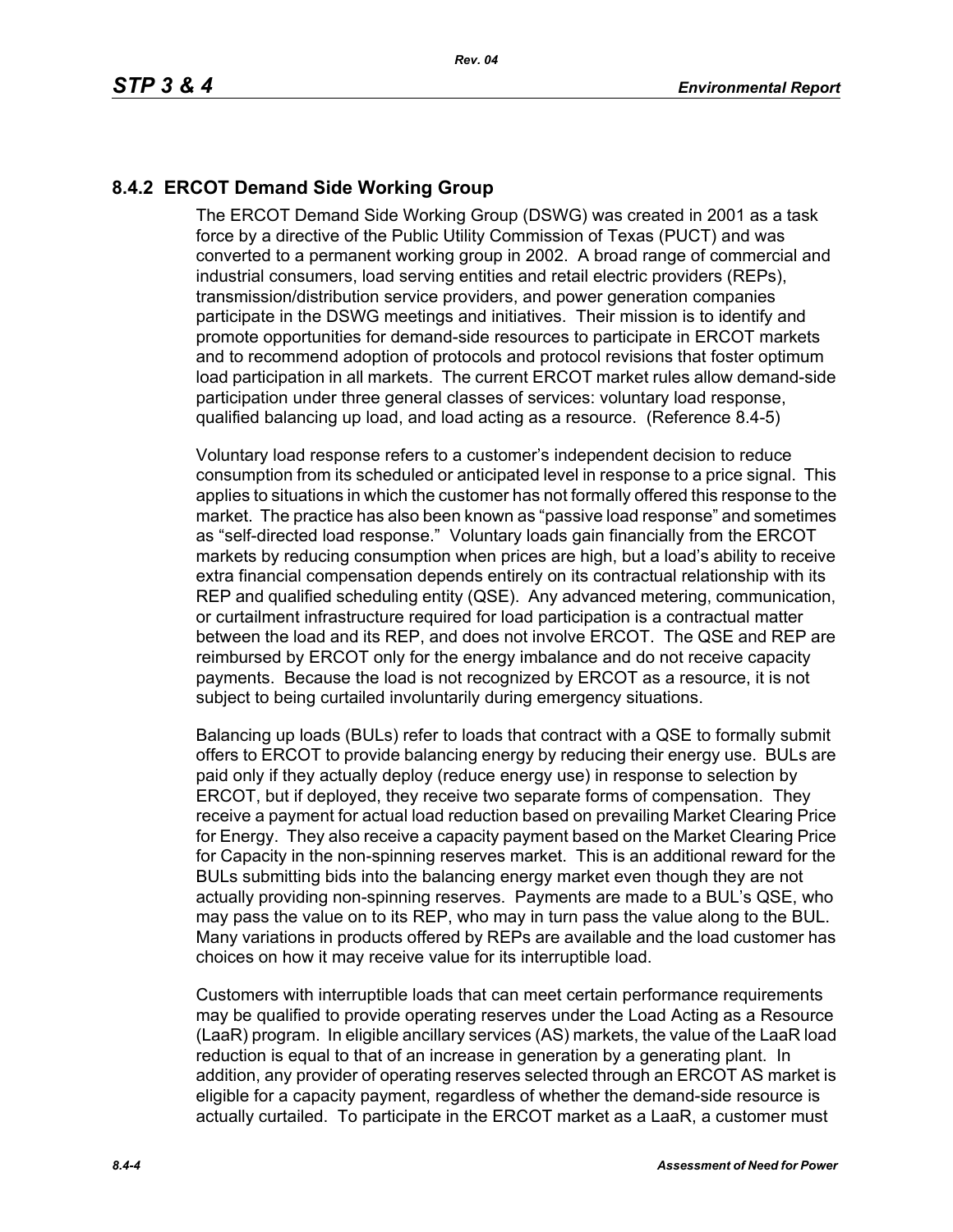[register each individual LaaR asset and also register with ERCOT as a resource entity](http://www.ercot.com/services/rq/re/index.html)  (Reference 8.4-6).

As described above, the reserve margin calculation methodology subtracts the LaaRs and BULs from the load forecast, which reduced the load forecast for 2007-2012 by 1,125 MW per year. Voluntary load responses are not included in the CDR.

### **8.4.3 Comparison of ERCOT Studies with NUREG-1555 Criteria**

Sections 8.0 through 8.4 have described several ERCOT studies and reports on which STPNOC has relied for the need for power evaluation. The tables and figures in these sections have been taken from, or been generated from the data in, the ERCOT studies and reports. According to NUREG-1555, an NRC independent evaluation of the need for power may not be needed if the NRC determines that the State/regionprepared evaluation is (1) systematic, (2) comprehensive, (3) subject to confirmation, and (4) responsive to forecasting uncertainty. Each of the NUREG-1555 criteria is addressed below with respect to the collective ERCOT reports.

*Systematic* – ERCOT is required by the PUCT to provide extensive studies, issue reports, make recommendations for transmission system needs and resource adequacy, and even make legislative recommendations to further those objectives. Analysis is pursued in the context of the competitive ERCOT market using load growth scenarios, industrial growth projections, regional transmission topology, sub-regional modeling, and new generation characteristics. The development of these reports is subject to a vigorous stakeholder input process. The output of the Long-Term Forecast Model or LTFM (Reference 8.4-7) is used as input to the CDR (Reference 8.4-3). There is an orderly and efficient progression of data and calculation results.

*Comprehensive* – ERCOT's planning responsibilities are broad. The Long Term System Assessment (Reference 8.4-8), for example, uses projections and variations in scenarios such as fuel prices, load growth, and environmental regulations. The study looks forward ten years and includes high-, low-, and base-case assumptions for a variety of factors. The CDR accounts for every resource in the entire ERCOT region and accurately designates its status.

*Subject to Confirmation* – the analyses and reports benefit from extensive stakeholder input and stakeholder scrutiny in the ERCOT stakeholder process, as well as review by the PUCT, who has the ultimate responsibility for market oversight in ERCOT. Both the Long-Term Peak Demand study (Reference 8.4-7) and the CDR look at historical information as a check on past forecasting performance. From 1999 to 2006, the ERCOT peak demand and energy consumption forecasts have been within ± 5% of the actuals. (Reference 8.4-9)

*Responsive to Forecasting Uncertainty* – The Long-Term Forecasting Model resolves one measure of the uncertainty associated with extreme weather impacts on peak demands by using a more extreme weather profile to obtain the forecasts. It then uses a 90th and 10th percentile "confidence band" to bound contingencies. From 1999 to 2006, the ERCOT peak demand and energy consumption forecasts have been within ± 5% of the actuals. Also the reserve margin calculation methodology has been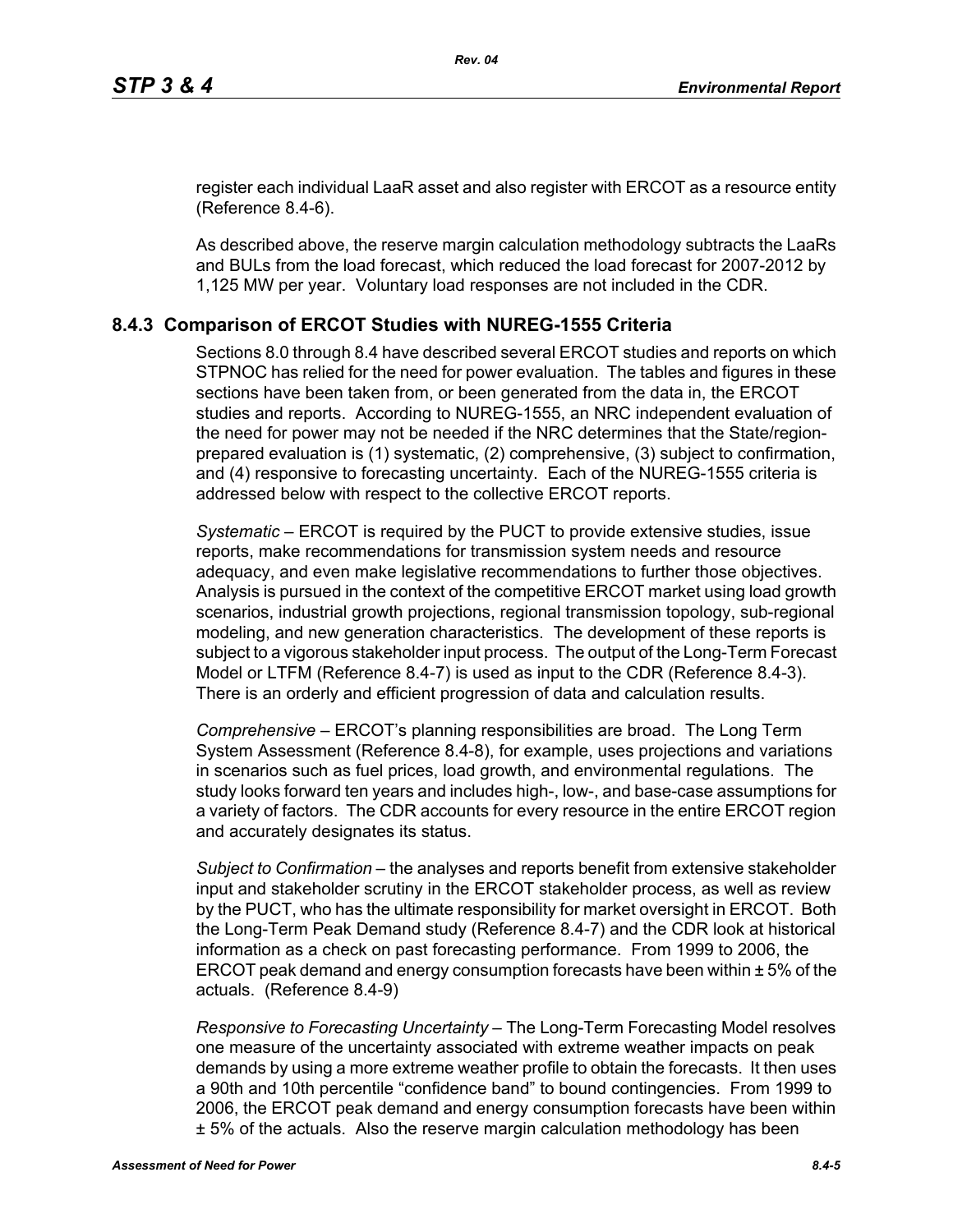revised several times since 2005 to reduce the uncertainties associated with the inputs to the calculation.

The studies performed by ERCOT regarding need for power collectively satisfy the four criteria in NUREG-1555 and obviate any need for further independent evaluation.

### **8.4.4 Conclusions**

ERCOT has concluded that a significant amount of new generation will be needed to meet the demand projected for 2016 along with maintaining the 12.5% reserve margin that is needed to maintain system reliability, regardless of which load scenario is under consideration (Reference 8.4-8).

Figure 8.4-2 provides the ERCOT generation capacity and demand projections for 2012-2027, which demonstrates a steady divergence between demand and capacity for the period. Figure 8.4-3 provides the potential ERCOT generation capacity needed from 2012-2027. Baseload generation capacity currently provides approximately 24.5% of the peak demand and is forecast to provide approximately 30.1% by 2012.

The ERCOT studies did not include the generation capacity that will be provided by STP 3 & 4. It is anticipated that the 1370 MWe (gross) from STP 3 will be available in 2015 and 1370 MWe from STP 4 will be available in 2016. At that time, the need for new capacity in Texas is predicted to be between 20,000 to 50,000 MWe as shown in Figure 8.4-3. Thus, the need for new capacity in ERCOT in 2015-2016 is substantially greater than the new capacity to be provided by STP 3 & 4. As a result, not only will there be a need for power from STP 3 & 4, there will be a need for a substantial amount of other new generating capacity.

In this regard, a number of companies have announced their intentions to build new generating capacity in the ERCOT region, including new nuclear plants by Exelon and TXU. Additionally, other companies have announced their intentions to construct other types of generation capacity, including fossil-fueled facilities. However, only 550 MW of new gas-fired generation capacity (in 2008), 750 MW of coal-fired generation capacity (in 2011), and 800 MW of coal-fired generation capacity (in 2012) were included in the 2007 CDR resources forecast. None of the announced nuclear capacity is included in the resources forecast.

In summary, the ERCOT studies have forecast a shrinking reserve margin that does not satisfy ERCOT goals to maintain system reliability by 2009. By the time STP 3 & 4 are projected to enter commercial operation in 2015-2016, there will be a substantial need for power not only from STP 3 & 4, but from other new generating plants as well.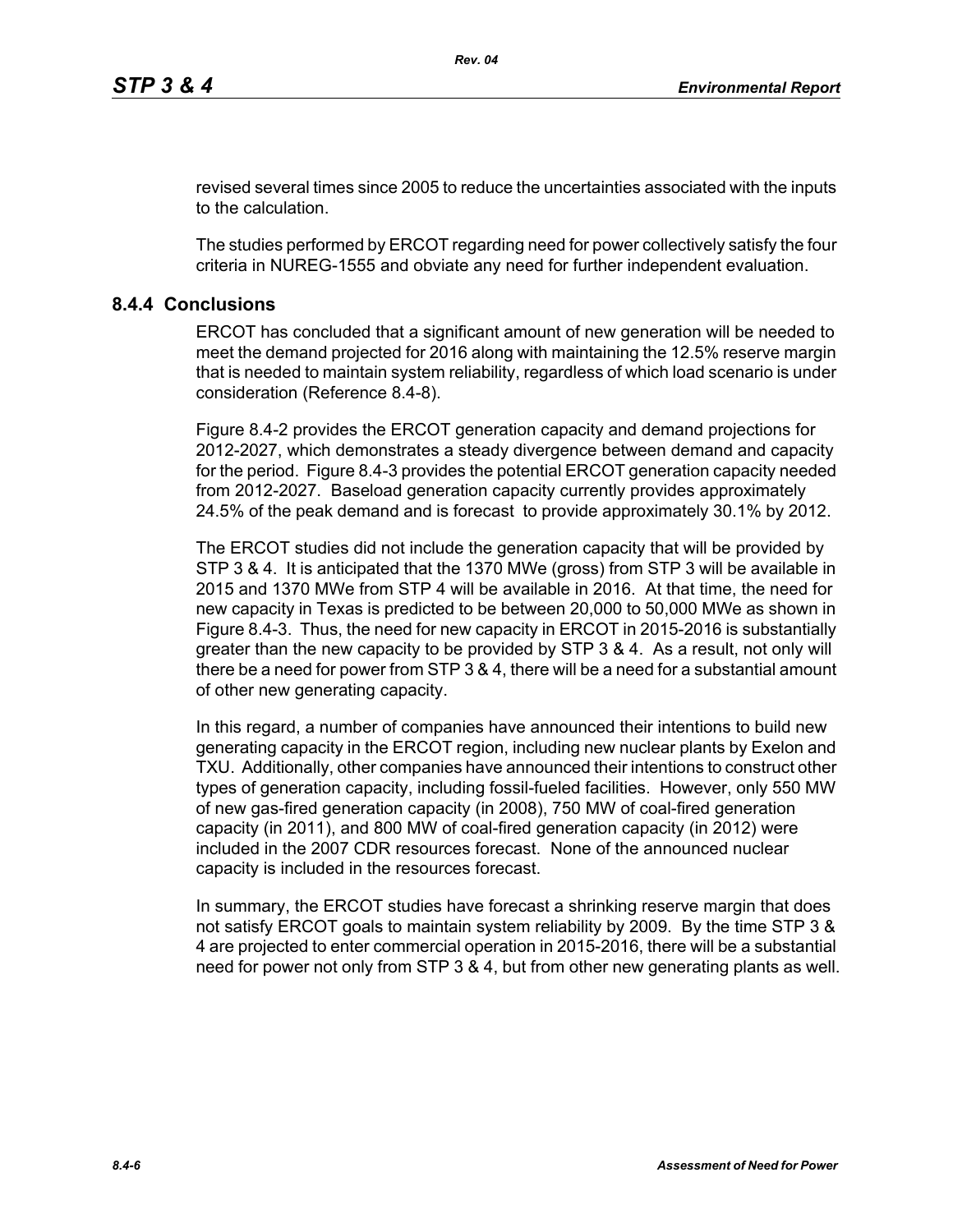### **8.4.5 References**

- [8.4-1 Memo from Read Comstock, TAC Chair to ERCOT Board of Directors,](http://www.ercot.com/meetings/board/keydocs/2005/0517/Item_11b_-_Reserve_Margin_Calculation.pdf)  "Methodology for Reserve Margin Calculation," available at http://www.ercot.com/meetings/board/keydocs/2005/0517/Item\_11b\_-Reserve Margin Calculation.pdf, accessed on June 20, 2007.
- [8.4-2 "ERCOT Protocols, Section 6: Ancillary Services," available at](http://www.ercot.com/mktrules/protocols/current/06-080107.doc)  http://www.ercot.com/mktrules/protocols/current/06-080107.doc, accessed on August 2, 2007.
- 8.4-3 "Report on the Capacity, Demand, and Reserves in the ERCOT Region, May 2007," available at http://www.ercot.com/news/presentations/2007/07CDR05172007-final.xls.
- 8.4-4 "Analysis of Target Reserve Margin for ERCOT, Warren Lasher, January 12, 2007," available at http://www.ercot.com/meetings/gatf/keydocs/2007/20070112- GATF/GATF\_LOLP\_Presentation\_1\_12\_07\_as\_presented.ppt#360,15,G eneric Coal Additions, accessed on August 2, 2007.
- 8.4-5 "ERCOT Demand Side Working Group," available at [http://www.ercot.com/services/programs/load/DSWG\\_Presentation\\_to\\_P](http://www.ercot.com/services/programs/load/DSWG_Presentation_to_PUCT_Workshop_9_15_06.ppt) UCT\_Workshop\_9\_15\_06.ppt, accessed on July 22, 2007.
- 8.4-6 "Load Acting as a Resource," available at [http://www.ercot.com/services/programs/load/laar/index.html, accessed on](http://www.ercot.com/services/programs/load/laar/index.html)  July 24, 2007.
- [8.4-7 "2007 ERCOT Planning Long-Term Hourly Peak Demand and Energy](http://www.ercot.com/news/presentations/2007/2007_ERCOT_Planning_Long_Term_Hourly_Demand_Energy_Forecast_.pdf)  Forecast – May 8, 2007" available at http://www.ercot.com/news/presentations/2007/2007\_ERCOT\_Planning Long Term Hourly Demand Energy Forecast .pdf, accessed on July 13, 2007.
- 8.4-8 "Long Term System Assessment for the ERCOT Region, December 2006," available at http://www.ercot.com/news/presentations/2006/Attch\_A\_- Long Term System Assessment ERCOT Region December .pdf.
- 8.4-9 ["Long Term Demand and Energy Forecasting Planning," available at](http://www.ercot.com/meetings/other/keywords/2007/0124-LoadForecast/KDonohoo_ERCOTLongTermDemandEnergForecastingPlanning01242007.ppt)  www.ercot.com/meetings/other/keywords/2007/0124- [LoadForecast/KDonohoo\\_ERCOTLongTermDemandEnergForecastingPl](http://www.ercot.com/meetings/other/keywords/2007/0124-LoadForecast/KDonohoo_ERCOTLongTermDemandEnergForecastingPlanning01242007.ppt) [anning01242007.ppt, accessed on June 2, 2007.](http://www.ercot.com/meetings/other/keywords/2007/0124-LoadForecast/KDonohoo_ERCOTLongTermDemandEnergForecastingPlanning01242007.ppt)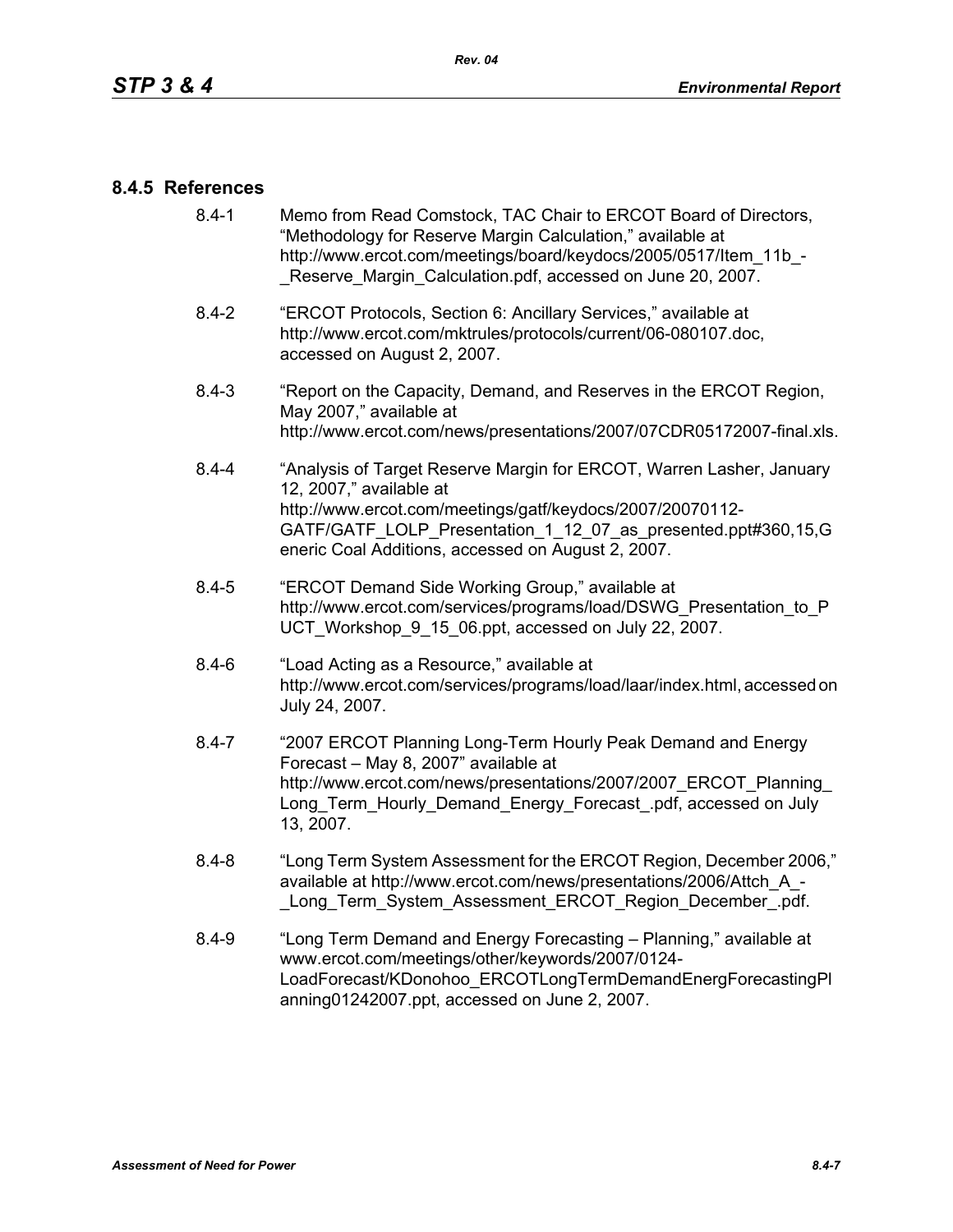# **Table 8.4-1 Forecast Summer Capacity, Baseload Generation Units Only**

|                                                       | 2007   | 2008   | 2009   | 2010   | 2011   | 2012   |
|-------------------------------------------------------|--------|--------|--------|--------|--------|--------|
| <b>Firm Load Forecast</b>                             | 62.669 | 64.010 | 65.383 | 66,830 | 68.331 | 69,608 |
| <b>Resources, MW</b>                                  | 71,812 | 72.048 | 71.960 | 72,394 | 72,939 | 73,703 |
| <b>Reserve Margin</b>                                 | 14.6%  | 12.6%  | 10.1%  | 8.3%   | 6.7%   | 5.9%   |
| <b>Baseload Generation, MW</b>                        | 17.621 | 17.621 | 19,057 | 19,998 | 21,378 | 22,178 |
| % of Resources that are<br><b>Baseload Generation</b> | 24.5%  | 24.5%  | 26.5%  | 27.6%  | 29.3%  | 30.1%  |

Compiled from Reference 8.4-3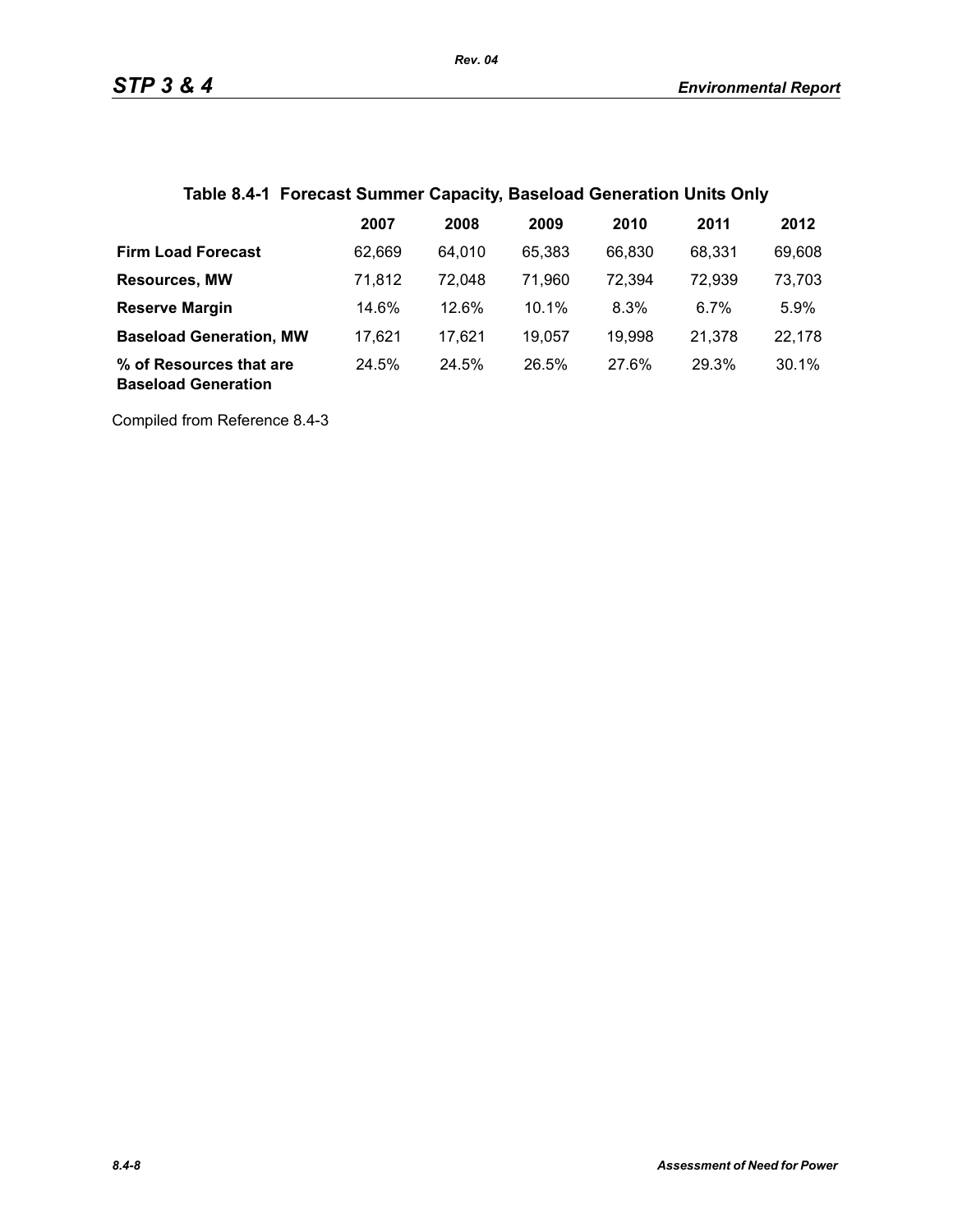

# **Figure 8.4-1 ERCOT Reserve Margin Forecasts, 1999-2012**

Compiled from 2005 CDR, 2006 CDR, and 2007 CDR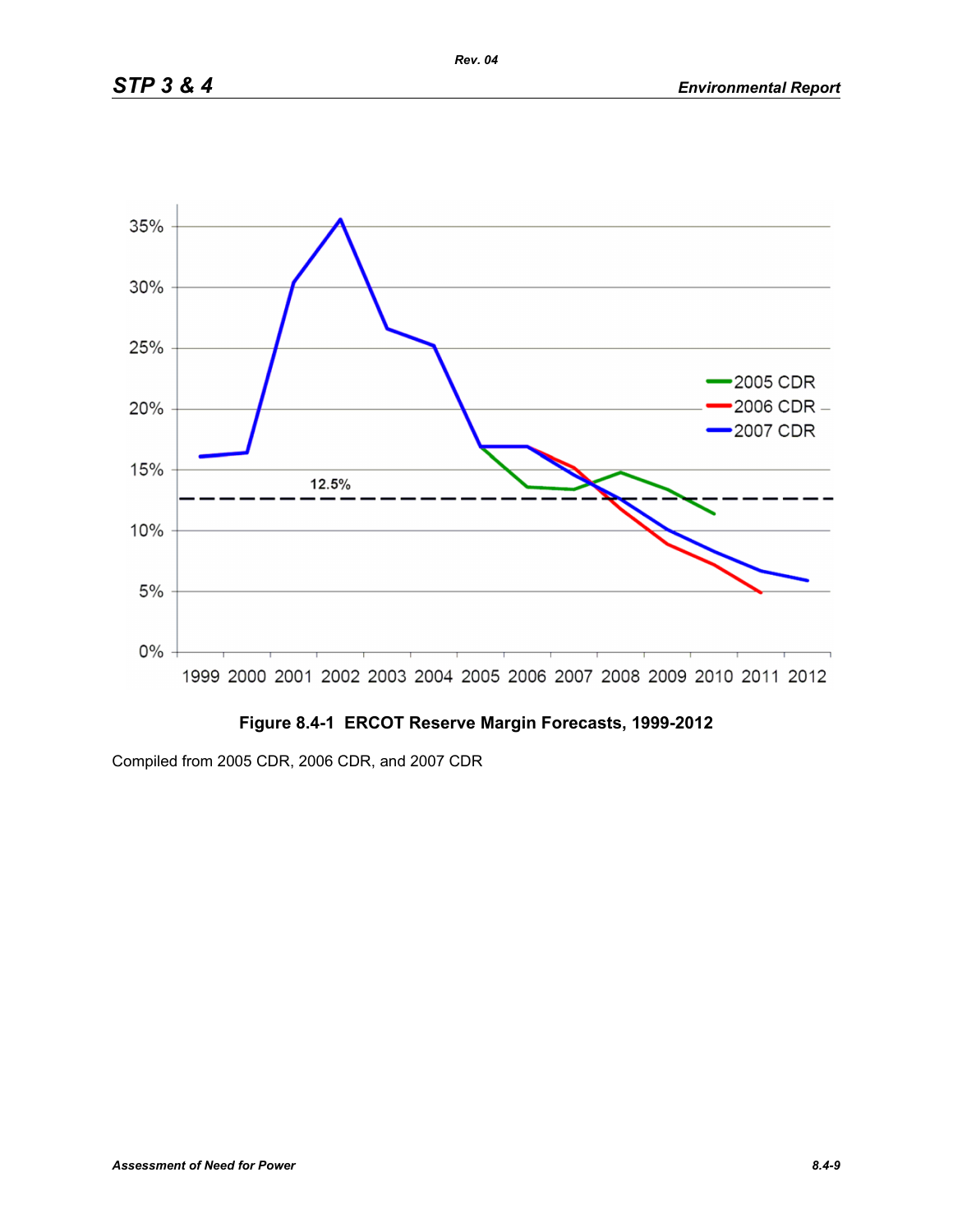

**Figure 8.4-2 ERCOT Generation Capacity and Demand Projections (MW)**

Reference 8.4-3